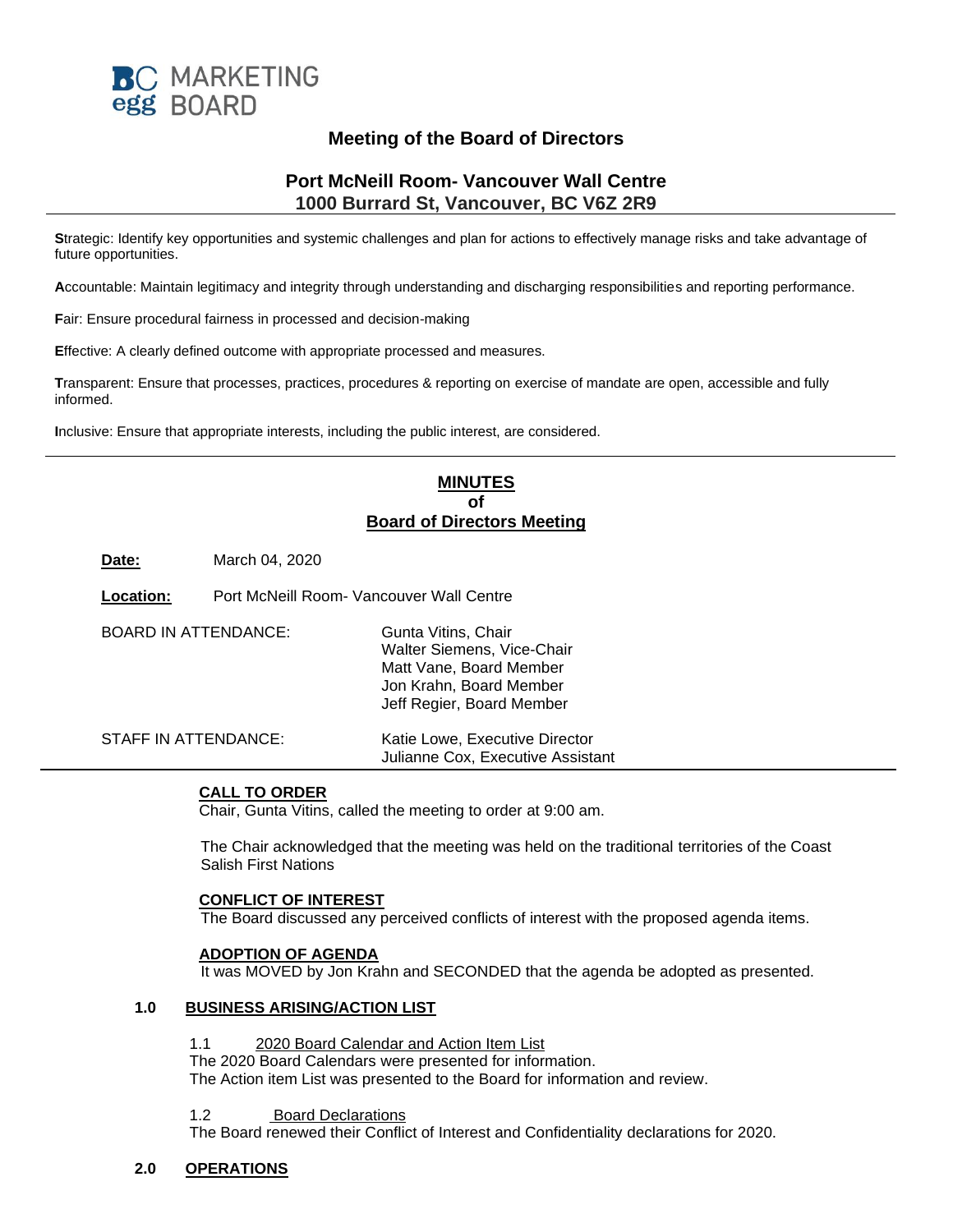#### 2.1 Specialty Producer

BC Egg has become aware of a specialty producer who was receiving a premium on Free Range Eggs but was not be adhering to the program requirements. An update from the February 25th, 2020 audit conducted at this farm was presented for discussion. The audit results indicate that the producer is now meeting all free-range requirements.

The Board supports the decision to re-categorize this producer as free range.

#### **R20-037** It was MOVED by Walter Siemens and SECONDED

WHEREAS a farm inspection has been conducted on February 25<sup>th</sup> 2020, producer facility and the producer is deemed to be following all free range requirements set out in the Specialty Audit;

THAT the Board of Directors deem producer to be re-categorized as free-range production, effective for egg pickup commencing March 8, 2020.

## CARRIED.

An Amending Order to the Consolidated Orders was presented to the Board to incorporate the Barn Fitness Audit as well as a penalty for failing to meet certification requirements for specialty production (Free-Run, Free-Range or Organic).

#### **R20-038** It was MOVED by Matt Vane and SECONDED

THAT the Board of Directors approve the first reading of Amending Order 013 – Specialty Audit Penalty Policy and Barn Fitness Audit as amended.

CARRIED.

## **R20-039** It was MOVED by Jon Krahn and SECONDED

WHEREAS producer was deemed as non-compliant for their 2019 free range production;

THAT the Board of Directors approve the implementation of the Specialty Audit penalty policy for a total of \$20,000. The penalty amount will be deducted from the producer payment in the form of the free-range premium deduction until the amount is paid in full.

**Action:** Staff was directed to communicate the penalty implementation with the producer.

## 2.2 **Barn Fitness Audit**

A producer is concerned regarding the process that was undertaken and the final decision from the Barn Fitness Audit that was conducted at his facility. A draft response was presented for review.

Action: Staff was directed to send the amended letter to

## 2.3 Barn Measurement Update

All barns in BC must be measured by end of summer 2020 in order to ensure BC producers have time to correct any deficiencies prior to the implementation of the revised Animal Care Program.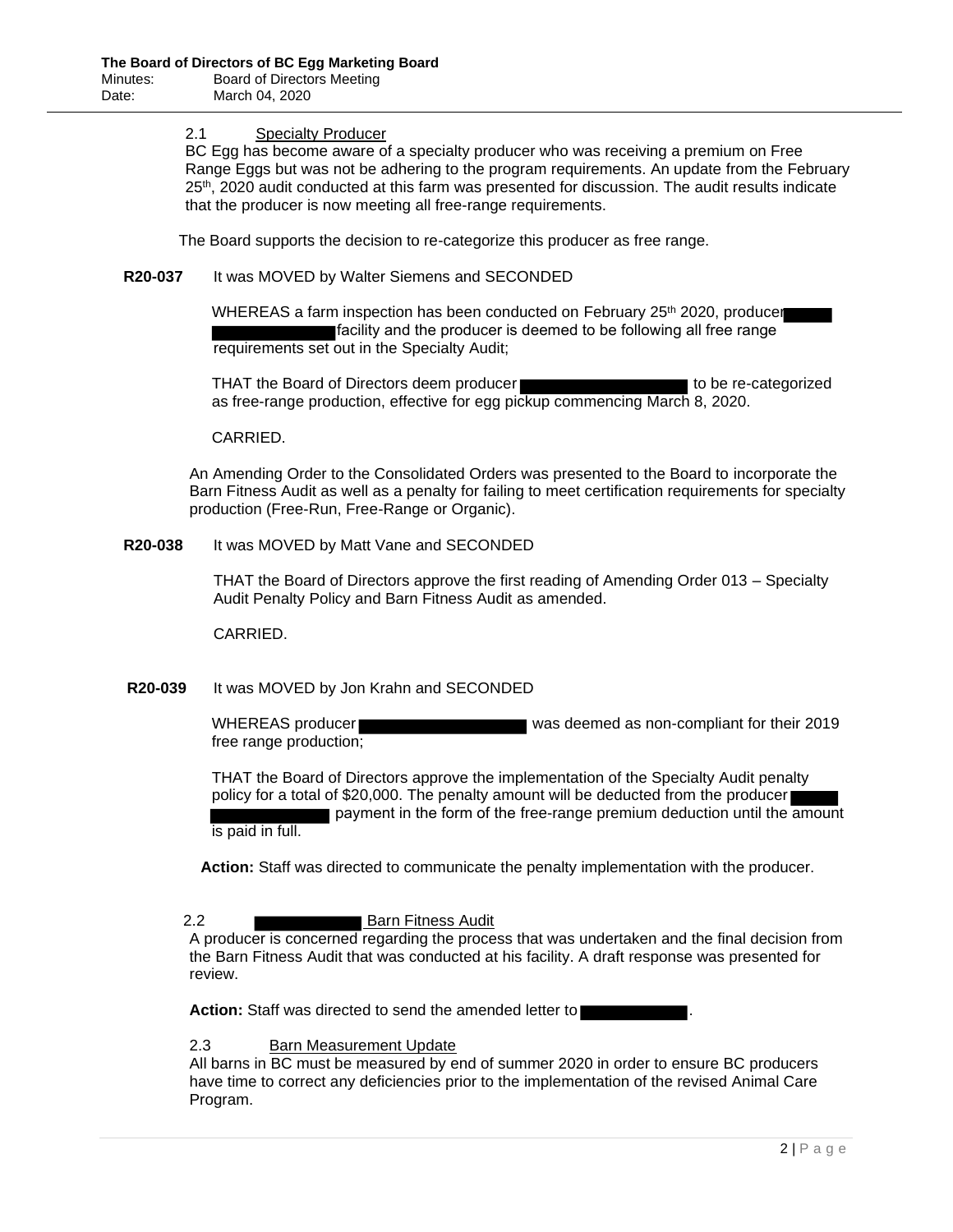As of March 3, 2020, there are 65 facilities in BC left to measure. The main reason BC is delayed in these barn measurements is due to the EFC auditor being on leave since July of 2019.

**Action:** Staff and Board will discuss this topic in their upcoming meeting with the EFC.

2.4 HR Update

A brief HR update was provided to the board.

#### **3.0 Governance**

#### 3.1 Committee Elections

There are multiple committee positions up for election in 2020. The Terms of Reference for each of the committees were reviewed as some proposed amendments were drafted.

The Board provided nominations for each of the positions up for election. Appointments for the positions will be ratified at the March 17-18 Board meeting.

**Action:** Staff is directed to contact the nominees to confirm their interest.

3.1a EIAC Terms of Reference and Nomination While there are no positions up for election, has taken on the role of . Due to the nature of the EIAC, it is important that each of the committee members are able to represent their producer or processor role free from perceived conflict. As such, the Board and the EIAC Chair are in favour of rescinding **and appointment and appointing** an alternative producer representative in his place.

**R20-040** It was MOVED by Jon Krahn and SECONDED

WHEREAS is employed as a

THAT the Board rescind **THAT the Board rescind** 2020.

## CARRIED

**Action:** The Chair will contact **regarding this motion prior to the nominees** for the EIAC being contacted.

The Board nominated the following individuals, in order, for the producer member position on the EIAC:



## 3.1b PMC Terms of Reference and Nomination

One committee member position is up for election in 2020. The EPA recommend a change to the committee Terms of Reference (TOR), which would give a seat to the western HACCP representative if they are a producer from BC in order to ensure our national representative is linked in with the provincial industry.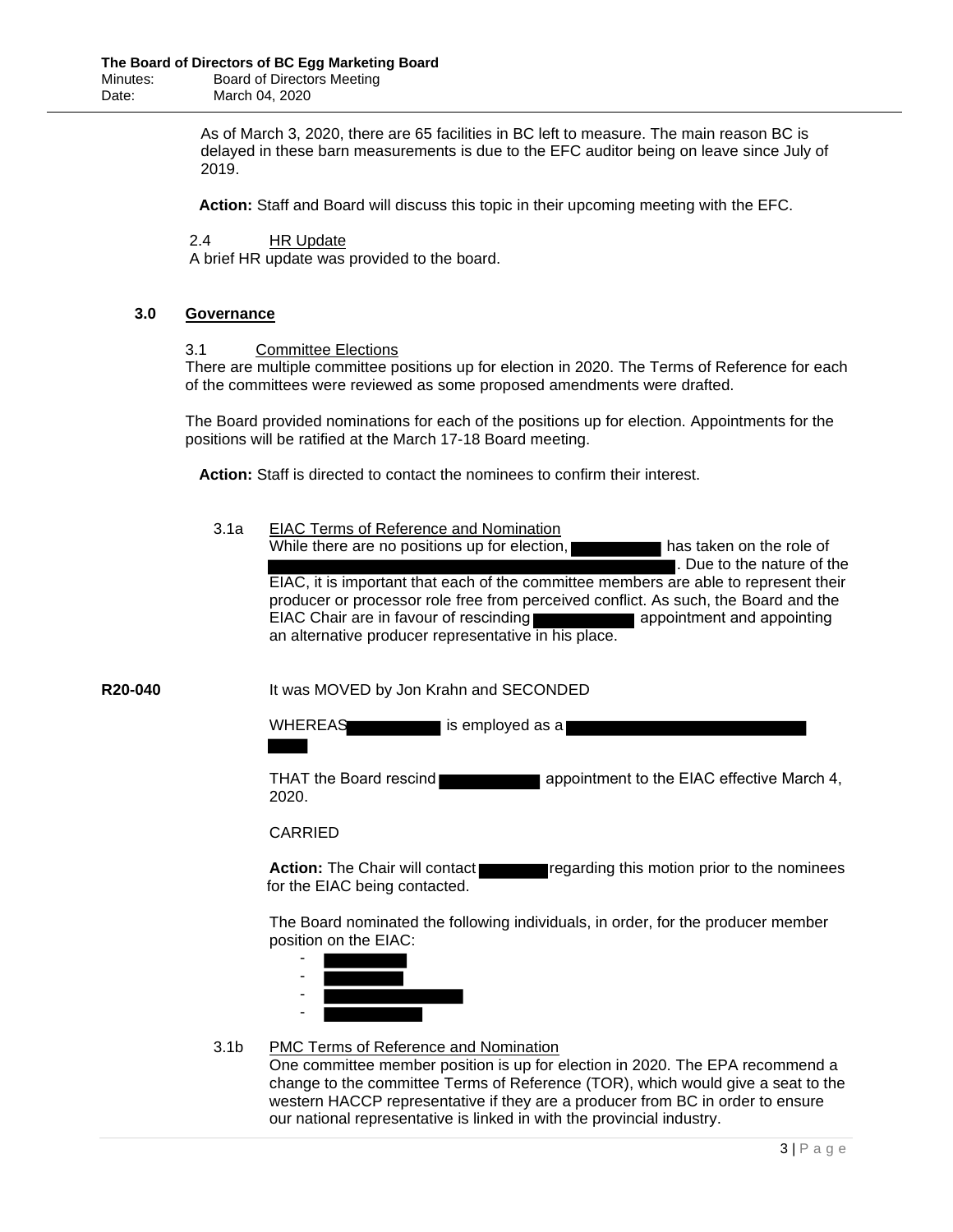After discussions by the Board, the PMC TOR have been amended to include a seat for the western HACCP representative while they continue to hold the position.

**R20-041** It was MOVED by Matt Vane and SECONDED

THAT the Board of Directors approve the amended Terms of Reference for the Production Management Committee, effective immediately.

CARRIED.

The Board nominated **The Board nominated**, the western HACCP representative, to be appointed as a producer member for a three-year term or so long as he holds the western HACCP representative position.

3.1c Audit & Finance Terms of Reference and Election One producer position and two external member positions are up for election in 2020. After discussions by the Board, the A&F Committee Terms of Reference have been amended to include one external member on the committee.

**R20-042** It was MOVED by Walter Siemens and SECONDED

THAT the Board of Directors approve the amended Terms of Reference for the Audit & Finance Committee, effective immediately.

## CARRIED.

The Board nominated the following individual for the external member position on the Audit and Finance Committee:

-

The Board nominated the following individual for the producer member position on the Audit and Finance Committee:

**Action:** Staff is directed to contact regarding the expiration of his term on the Audit and Finance Committee.

## 3.1d MarComm Terms of Reference and Election

All three external positions are up for election in 2020. The producer position is also up for election as the incumbent has notified staff that they will be stepping down.

The Board nominated the following individuals for the external member positions on the Marketing and Communications Committee:

- -

-

The Board nominated the following individuals, in order, for the producer member position on the MarComm Committee:

- -

**Action:** The Chair will contact the external member nominees.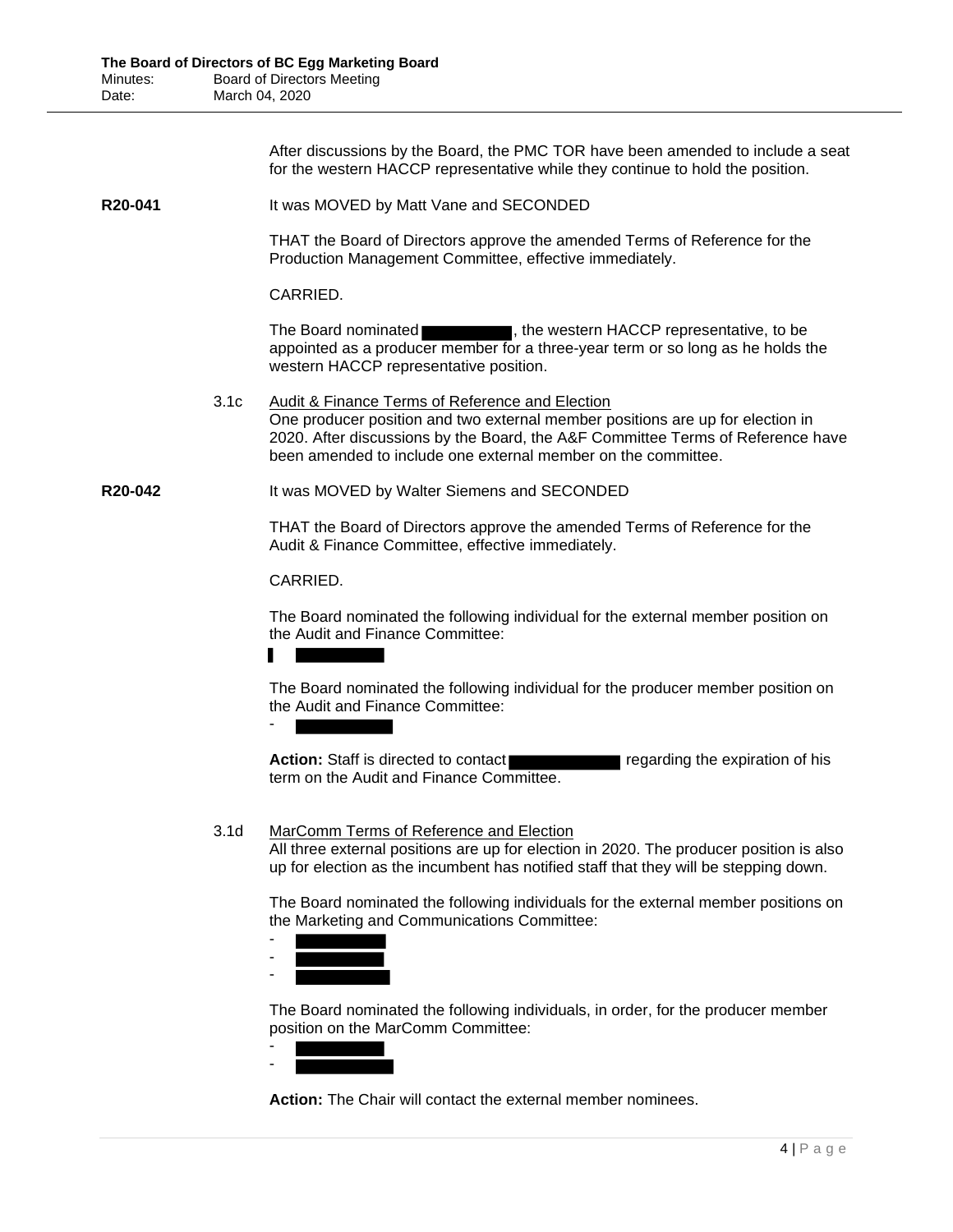The Chair of the MarComm Committee will contact the nominated producer members

for their interest.

# 3.2 Board Position Elections

The Board nominated and elected directors for positions as required.

The Board appointed Walter Siemens as Vice Chair of the Board of Directors.

The Board appointed Jeff Regier as Secretary of the Board of Directors.

The Board appointed Jon Krahn as the Regional Representative- Vancouver Island.

The Board appointed Jeff Regier as the Regional Representative- Interior.

The Board appointed Matt Vane and Walter Siemens as the Regional Representatives- Lower Mainland.

The Board appointed Matt Vane as the PMC Committee Chair.

The Board appointed Jeff Regier as the Audit & Finance Committee Chair.

The Board appointed Jon Krahn as the MarComm Committee Chair.

The Board appointed Walter Siemens as the EFC Representative.

The Board appointed Matt Vane as the EFC Alternate.

The Board appointed Walter Siemens as the EFC FPA Delegate.

The Board appointed Matt Vane as the EFC FPA Alternate.

The Board appointed Matt Vane as the BCPA Representative.

The Board appointed Jon Krahn as the COMB/COGA Representative.

The Board appointed Jeff Regier as the CAF Representative.

The Board appointed Jon Krahn as the SMBC (BC DEPI) Representative.

# 3.3 Destruction of Ballots

**R20-042** It was MOVED by Jeff Regier and SECONDED

THAT all election ballots be destroyed.

## CARRIED

3.4 EFC Call for Nomination

The board provided direction to staff regarding the EFC committee representative nominations for submission to EFC.

The Board nominates Walter Siemens for the EFC Production Management Committee.

**Action:** Staff is directed to send the nomination to EFC.